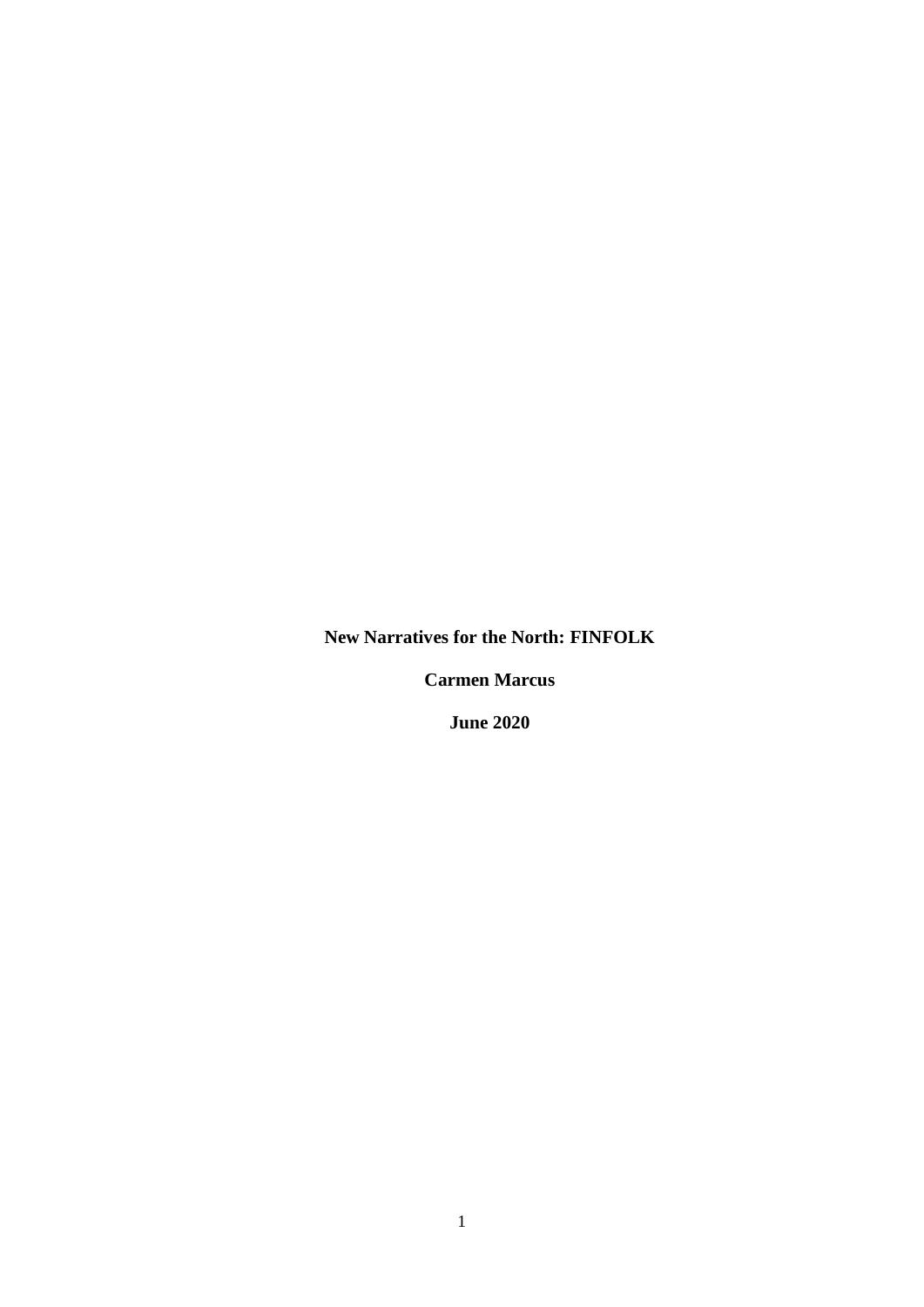### **Prologue**

Ask where's the North? At York 'tis on the Tweed: In Scotland at the Orcades, and there at Greenland, Zembla, or the Lord knows where. Alexander Pope, *An Essay on Man,* 1733-34

*I wash up fins first on the knotty shingle. A net for a dress, dulse in my hair and the nub of a tail between my legs. Rolling in with the muck and treasure, wound pink shells and feathers. This is the Tide's library, if you know how to read it. But I'm not written yet. No title, no pages; just beach smoke and a question – Where is the North? I can't get home without an answer in my empty bait-box, hope-chest heart.*

*— Lord knows, the man said. Well how can he, when the North begins where his laws end? There, look, the saucepan in the sky, a shiny pot full of dark, and a line to the North Star.* 

*— Up, it says, so up I go, to the town below the cliff.*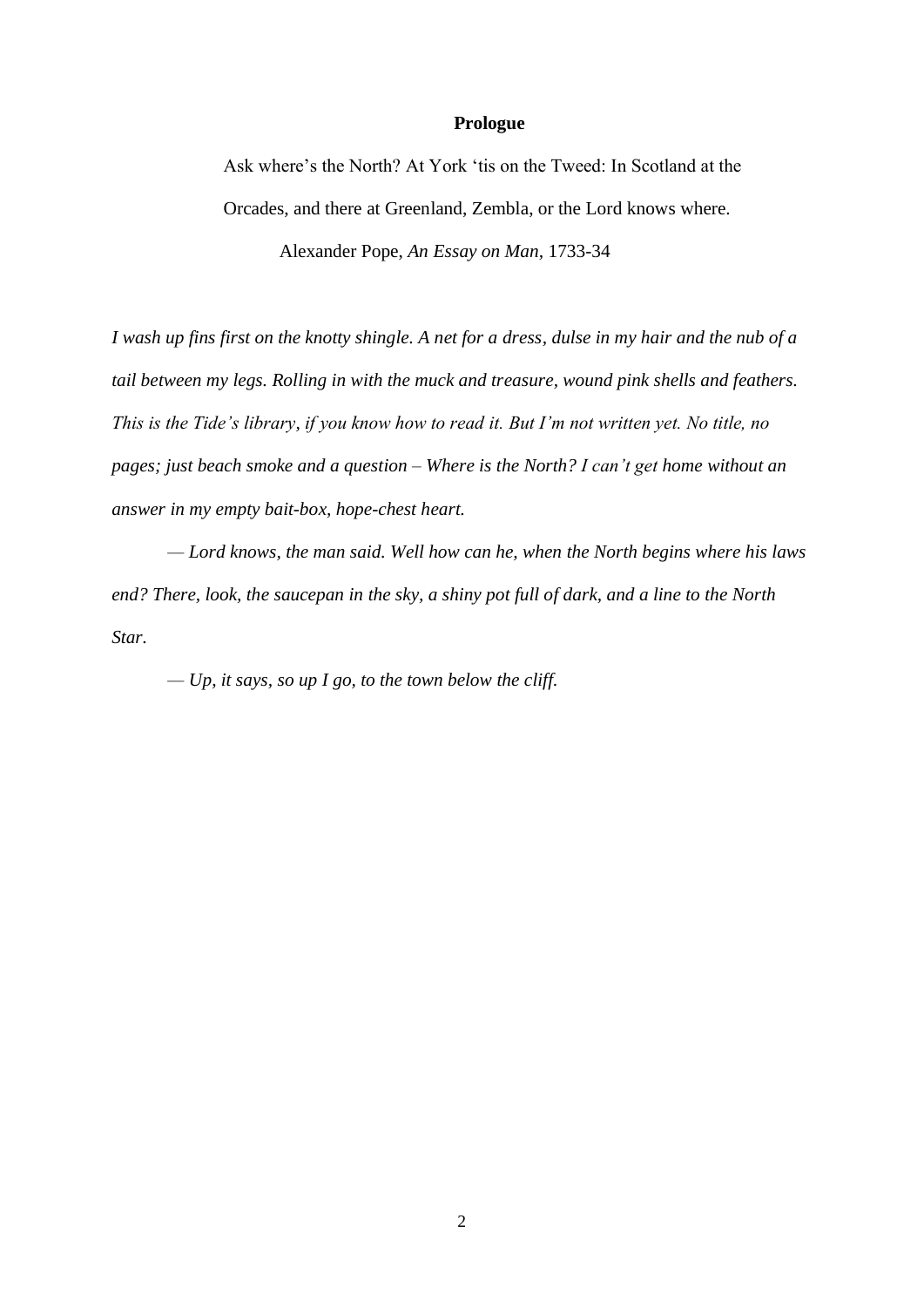#### **The Navigator**

The bony cat of the Abbey hunches on the cliff above, ready to pounce on anyone who takes too long going in or coming out of Vinegar Sal's. Sal's is not a tourist café. It's a wrecker's yard for fishermen, fortune tellers, kipper smokers and blow-ins like me. I've asked them all where North is. I've offered my good blessings at sea for a bearing, but I'm not true family so none of them will share their ten-story teas with me – except for the Priest. I see myself in his face, an expression of violence and time that makes me think he's more lost soul than saver, but there's always space at his table for me.

— I got something for you, he says, pushing a splinter of wood, no bigger than a Wagtail towards me.

— Got it from an Alaskan Whaler. When he rolls up his sleeves you can see little people dancing up his arms in inky circles. — Yorkshire oak, grown when there were still wolves on the moors. Then Fishburn got it and made it into a flat-bottomed collier. It found the unknown lands of the South.

He takes my hand. I let his fingers nose the webs between my fingers.

— It's all that's left of the ship. He drops the splinter on my palm. — But it still homes North.

— *What do you want for it? I can knot you a fair wind or curse your rivals.*

— A patch of skin will do. Where is up to you.

— *Here.* I touch the place above my breast, the last place I felt North.

\*

The Priest's House dangles at the bottom of the cliff. His tools are set out on the kitchen table alongside his bread: a bent needle, ink and a stick. He sits me by the fire.

**1**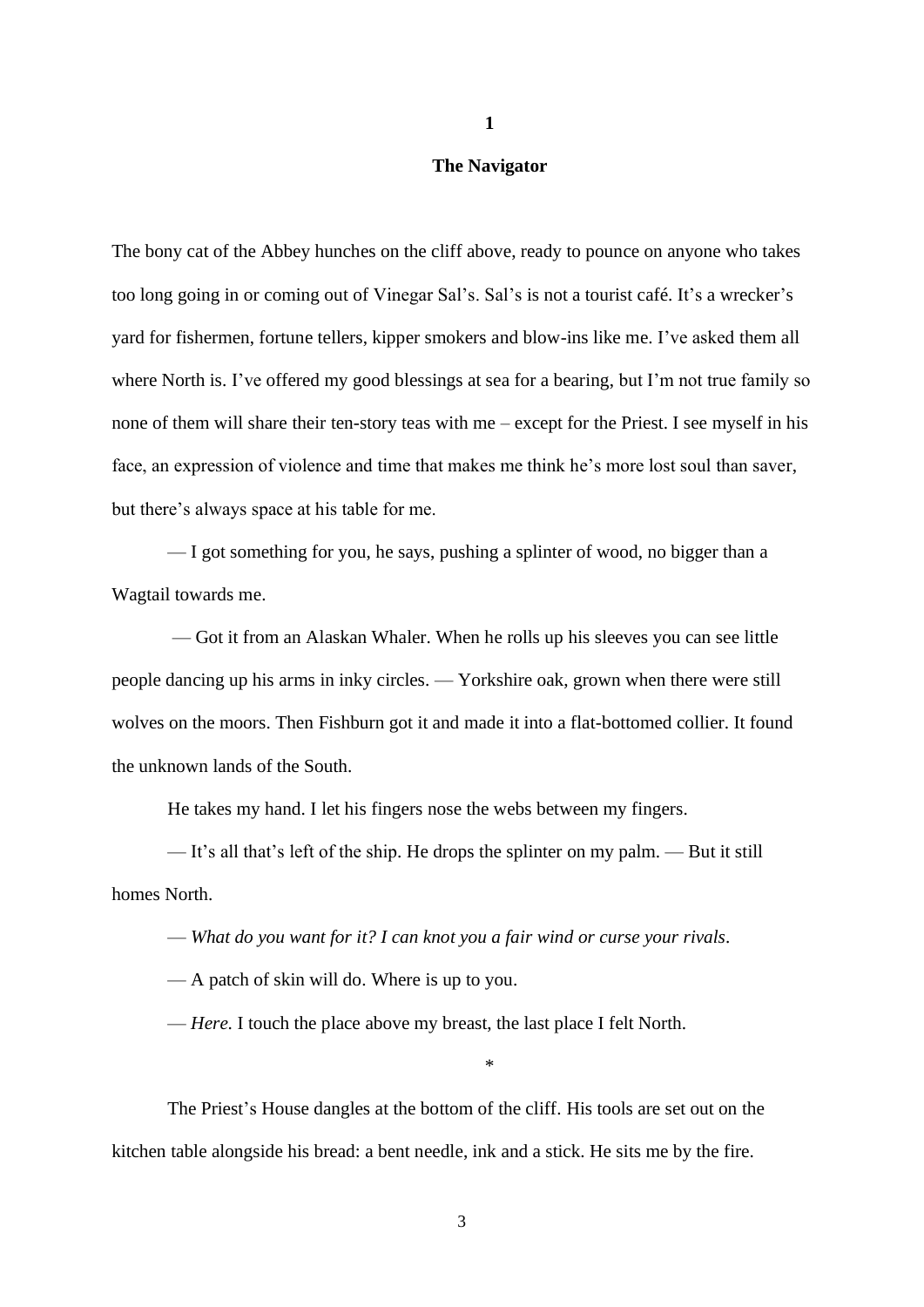— Please, he says. — You must thank the tools first.

The needle finds inlets in me. Sounds me. Estimates me. Until I am nothing but a raging edge.

— I helped a man draw lines around the edge of the world. He marked the bites the sea had taken from the land with ink. He was faithful to his lines; a priest like me. I liked him very much. But when he finished, his people took the land inside the line, gave it their names and made their homes there. Because I am drawing this line on you, it means this is mine.

*— I want to see.* 

The place above my breast is a wound of bloody capes, bays and points. A new island I've never seen.

# — *Can I have it now?*

But he throws my splinter on the fire. It spits and sparks, just like my skin. Just like me. I grab his empty hand, dig my nails in.

— Remember what it is, he tells me, — to have a part of you cut out so that you are always a stranger to it. He presses my chest to help me remember. — Then you don't need a bit of firewood to find North.

I walk up the beach, my back to the Abbey cat. The stone arms of the piers almost meet. Their little lights make it seem that it is only a small thing he has taken. It's hard to tell what his island will look like when it heals. Like looking back at the darkened windows of the town.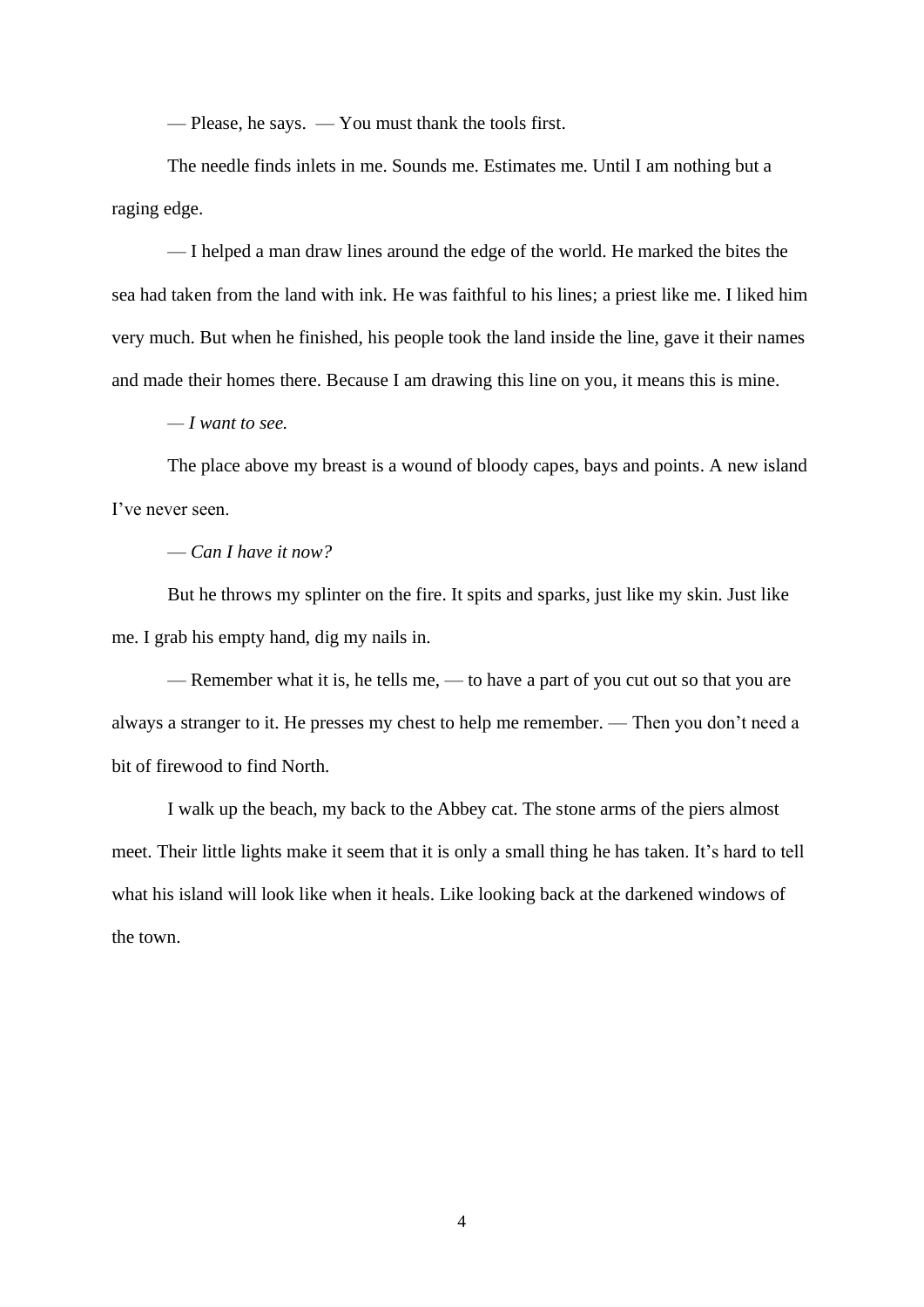#### **Sea Lover**

Water has a skin. You can touch it. You can read it. But it never tells the same story twice. It can mean a storm if it swells. It can mean a storm if it dips. So it doesn't help to be uneasy – just go in, get under. But I can't.

— It's beautiful isn't it?

A land-woman stops behind me and just drops her thoughts on the sand for me to pick up. Do I tell her the other story, that it can be as faithful and forever as green and then crack to black and drop you in hell? Why should I? Words spoken above the water are flimsy, throwaway plastic things.

*— It's lovely.*

— That's how I'd like to go.

*—Go where?*

— Pass on, you know – die. At sea. Peacefully. Quick.

*— Me too.*

— Really? Not many people get it.

The gelid sand is not deep, only wet. Depth is not something you consent to. It comes to you if you want it enough.

— My aunt died after a fall, stuck in the house for seven months, her body so full of water she should have drowned. My dad died at home holding his hands like he was trying to row out to sea, like this.

I take her hands. Her skin is terribly dry. Her need for the sea unbearable.

— They wanted water in the end. Oceanic, Freud calls it, that need to lose yourself in a body bigger than your own.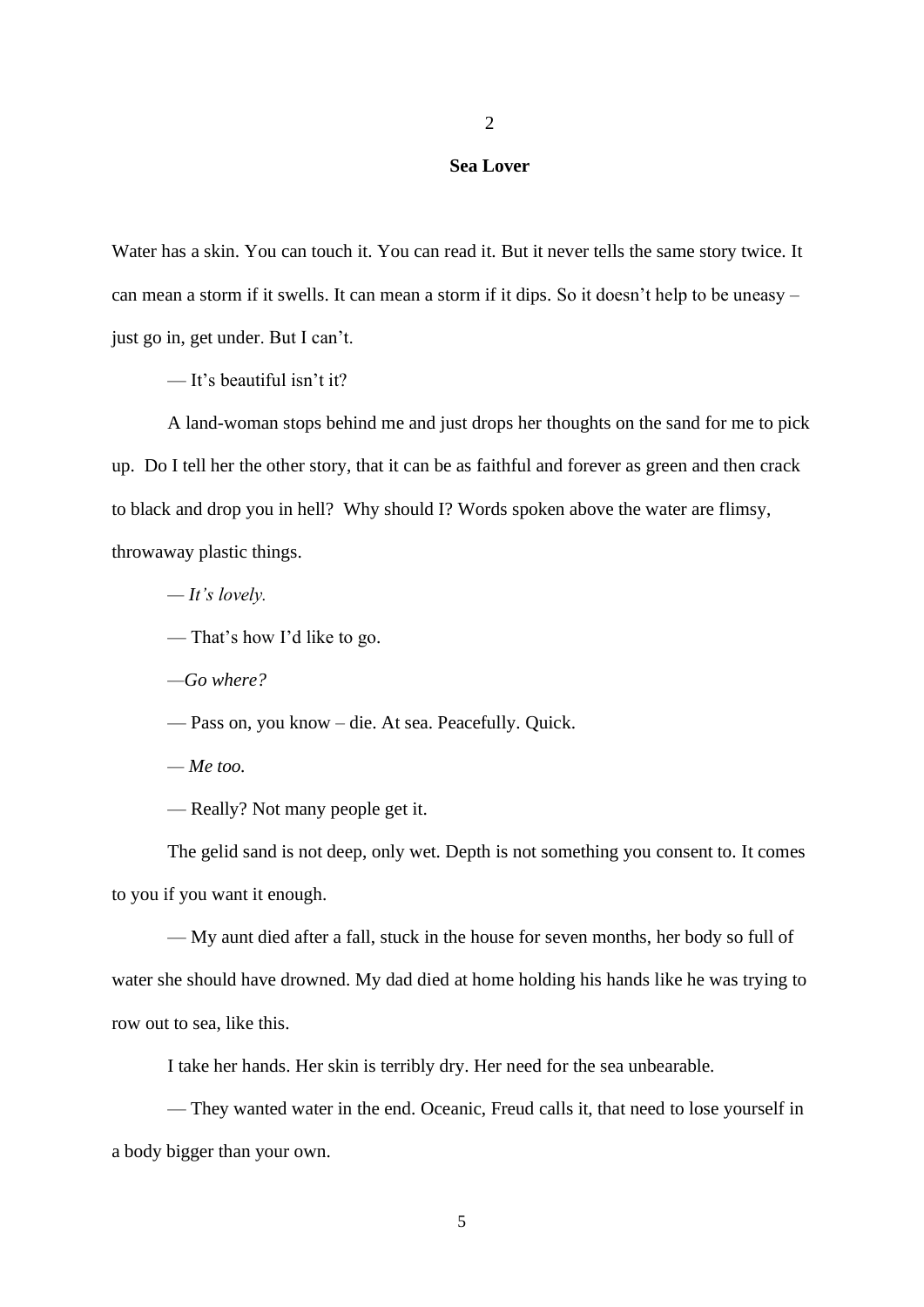I lead her towards the sea, a wave swells, rises in white crests but it's a tease and dissolves into the sand without touching us.

— It won't work, she says. — My grandad saved a sea god; just a little thing but it dragged half the net under. He cut it free and it swam back and blessed our family with luck at sea. The next wave bulges and smacks against our ankles, sucks back, pulling the sand from under our feet, small rocks smack bones.

— But it's a curse.

Families fill the beach, shake their towels, lick their sun-wounds and the water opens for them.

— When they've gone, I force myself to go in, a little further each day. When I take off my clothes I see flukes, fins, tiny venomous things. Once I lay on my belly and put my hands on the seabed. I still had all of my clothes on, but it was warm enough for them to dry before I got home.

Next to us a woman unmoors from her kids. A faint shark bite of scars track under her costume. A flatness where a breast has been. She goes under – the sea loves all the tender parts of her that the sun won't touch. Yet me and the blessed woman are stuck at the water's edge.

Only from a distance does it look like a true edge. The way the kissed imagines being kissed: the surprise that water is attracted to itself. She feels the tug of it, the yank of that love. I don't. The sea's skin rises. It could mean anything.

— *I take back my curse*. I say in words only the sea can hear.

Now they come, her brothers and sisters from the sea, whiskering, grey-bellied, fluked and finned. To rock her back to a bodied thing. Lucky her.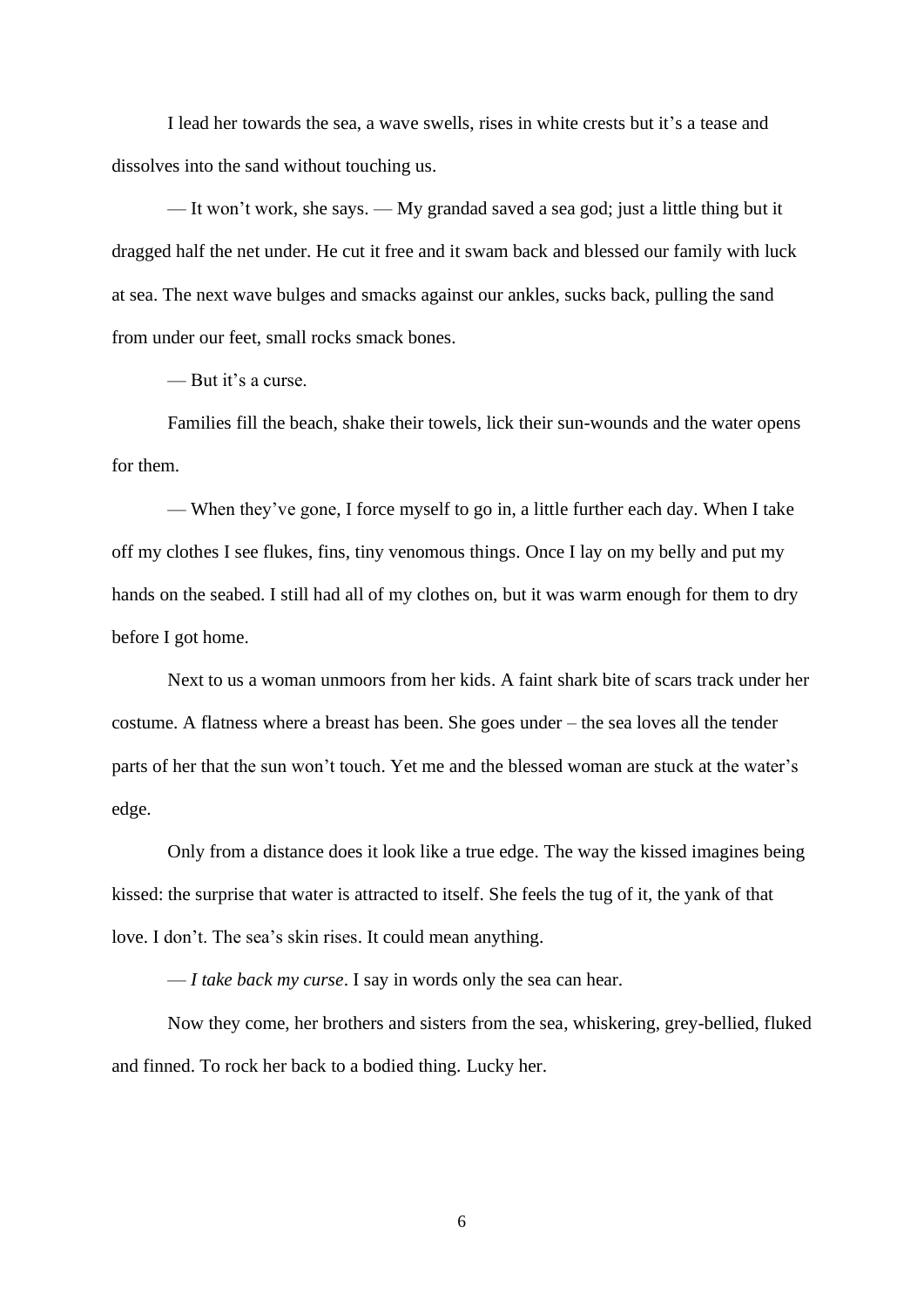I watch her for a while from the shore as the salt dries on my skin. When everyone has gone, I force myself to go in – again and again – the water pushes me out breech with the gull scraps and those sad and deadly plastic things.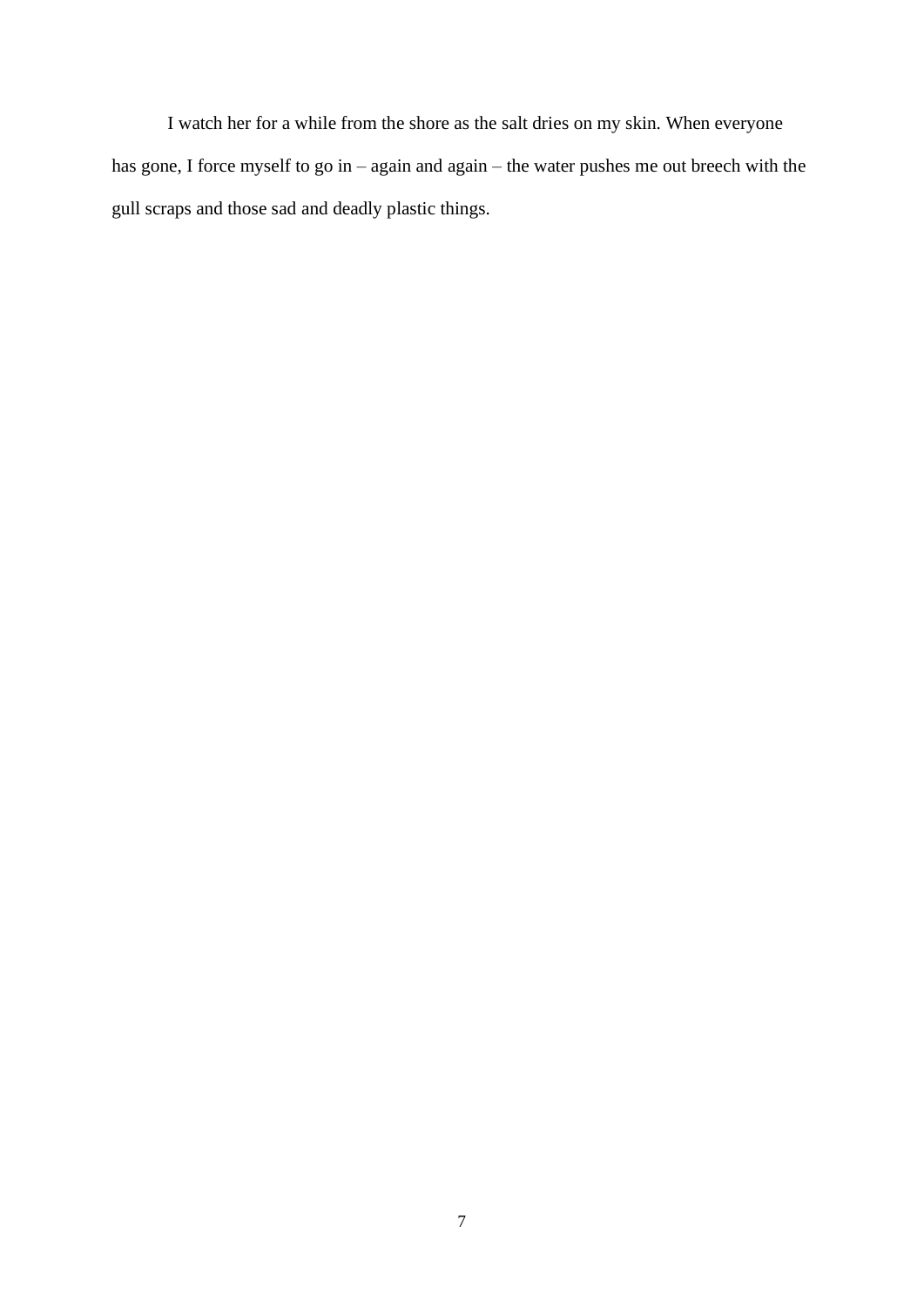## **Whale Funeral**

— Is it dead?

— *Is this North?*

I don't think they can hear me. They swaddle and carry me up to the dune slacks, to the smell of smoke and meat, and the laughter.

— *You having a party?*

— Funeral.

Her voice is slow and studied like she's turning earth.

— *Sorry, I'll go.*

— Not in that state.

This one's more water, her voice moves easily between stones.

— Come and eat.

This one keeps her eyes on the pan. The one who hasn't spoken yet is young, she throws me a smile that sparks and fades over the fire. The smoke smudges them into one motherly creature with a thick coat and full hands, but their voices are not rooted here. And though the fret is rising cold, they are warmed by a different angle of the sun.

— Here, take a bite.

The meat tires my teeth. I've only ever been suckled by the sea.

*— Was it family?*

— A whale.

— We thought it was you, come back.

— You from around here?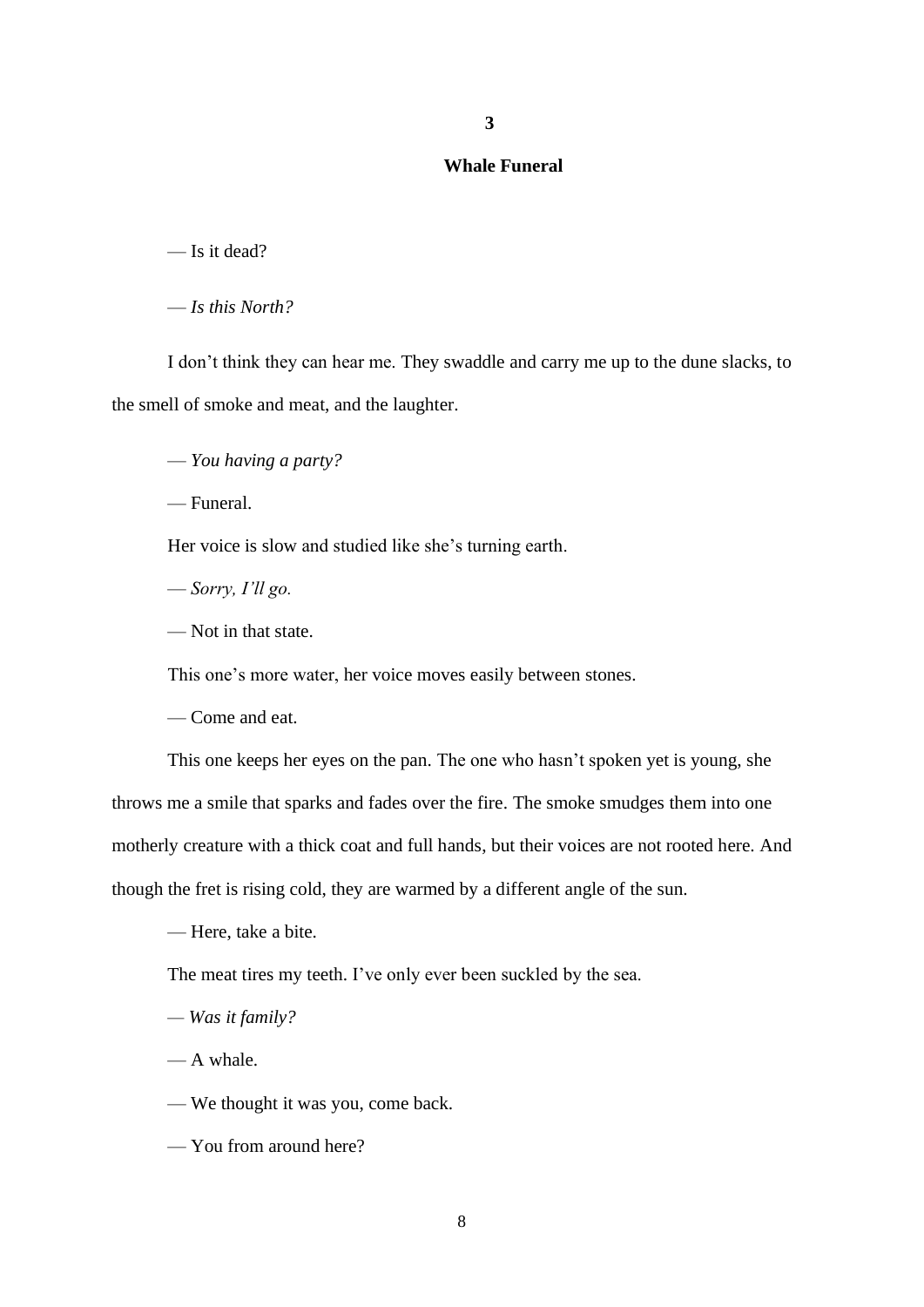*— No.* 

— Well that makes you family.

The pan lady stops stirring to hand me some wine and tinks my glass with her own.

— They're my aunt's, I brought them over with me. You've gotta bring something of home right?

— I took the keys to my old flat. Everything else, books, toys, I left.

— I left my children. They were adults by then. But here, I'm more than a mother again.

— I left Tahinli, the smell of sweat and cigarettes on buses, loud high-pitched talk that never stopped.

— Do you go home?

— It's not the same. You?

— Even if I could go back, it's not my country now, it's anti-Semitic, anti-science.

— I default to pounds now and take a raincoat everywhere.

— Me too.

— I love the moors here, barren, kind of familiar.

— There are things I don't get. We bake cakes for everything – new friends,

neighbours who're sick or have lost someone. I'd show up with a plate and they'd be so shocked.

She passes me a square of brown sweetness, like something sliced from the ground.

*— How did the whale die?*

— It was half starved already.

— There was nothing for it to eat here. Too far North.

— Tell me about it.

The pan lady stirs up salted smoke – I smell spinach, garlic, nutmeg.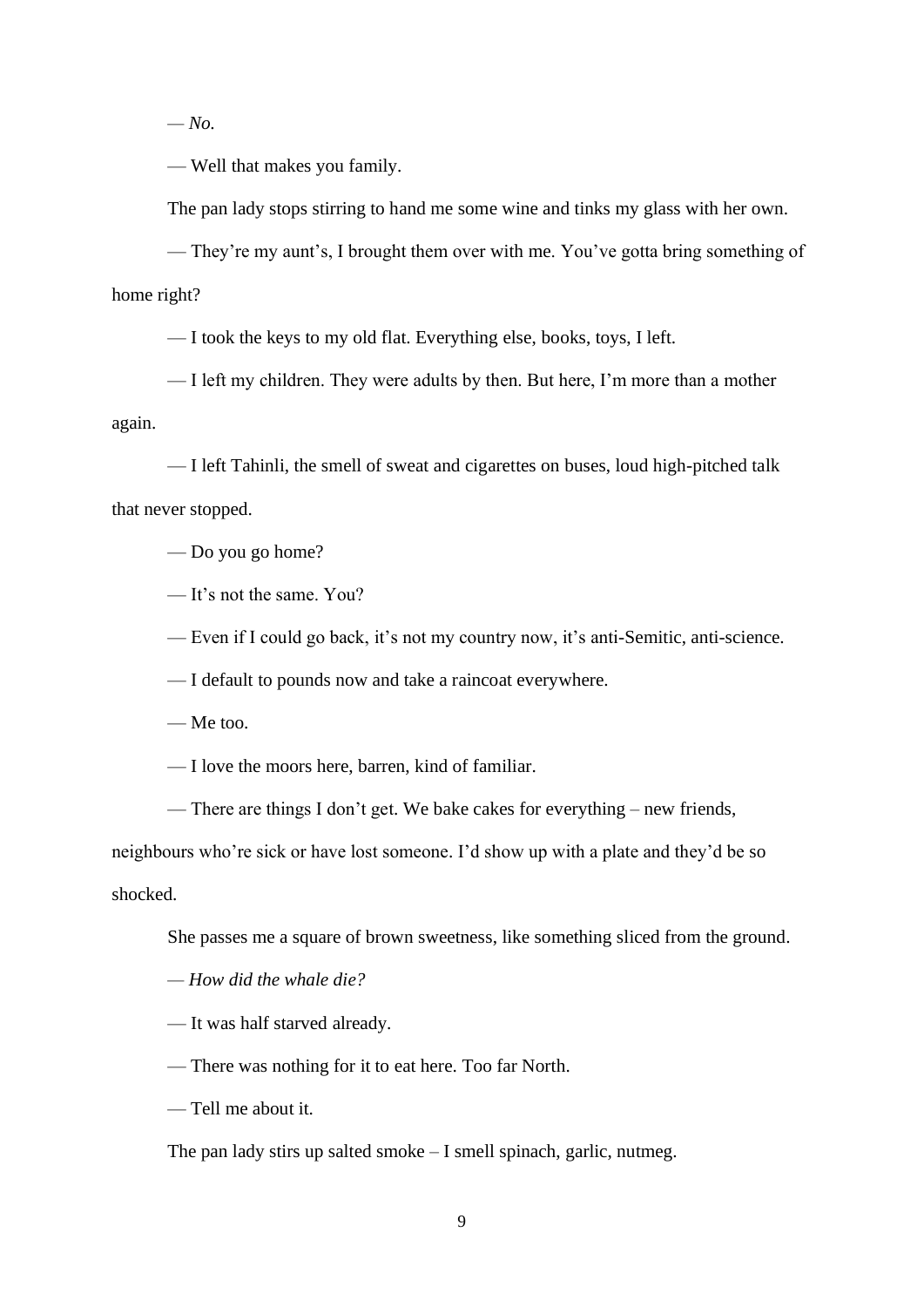- So what were you doing in the water?
- *— Trying to get back in.*
- We tried to get the whale back in.
- There was a big crowd. The lifeboat. TV.
- Until they realised it was pointless.
- It was just us left. That's how we met.
- We weren't going to leave it on its own.
- We knew what it meant to wash up here.

If the waves had taken me back I would have had a crashing lullaby to drown me but

not this – not family or the heat of these women.

- Why do you think it beached?
- Love.
- Nowhere else to go.
- Maybe it never asked to leave.
- What about you?
- *— I can't go home.*
- Me neither.
- Where's home?

I point to the sea.

*— Same place as the whale.*

— Same place as us. We're out there somewhere. The part of us we cut out to get

here.

*— Where's North from here?*

Every time they laugh they stoke the fire.

— North, hon? Is warmth, cyclones, tropics, wet season.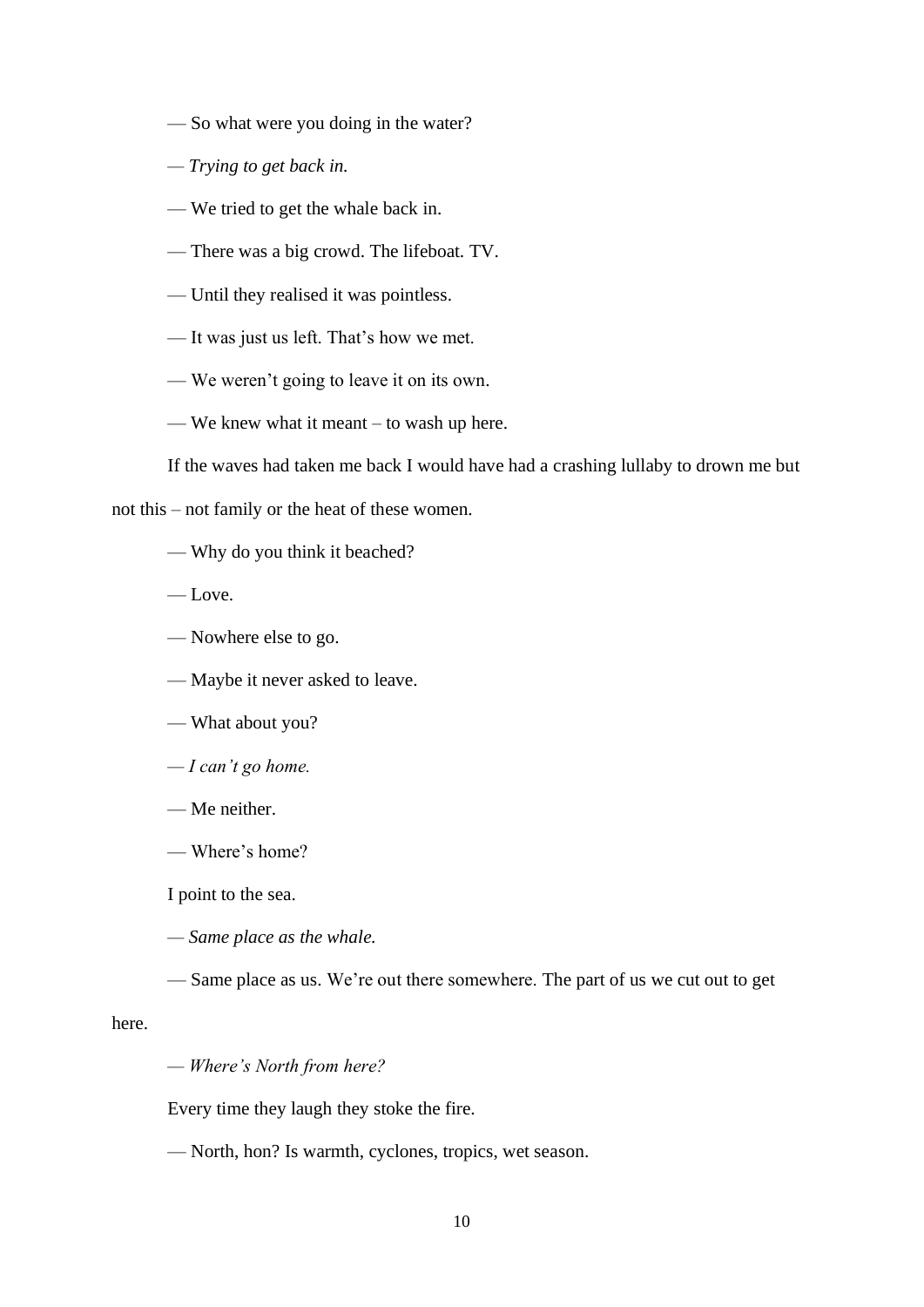- It's low sun.
- It's wet cold.
- It's tough.
- It's mystisk.
- *— What does that mean?*
- Fathomless.
- Absolutely.
- You want to come home with us?
- We can give you a bed.
- Till you find your feet.

I want it. I want raincoats and mothers to wash them. I want gardens to sun in and baths to wash the salt away in. I want beds and lullabies that won't drown me. And North to be something on TV that doesn't matter to me. But my empty bait-box, hope-chest heart rattles.

A tractor's chug puts out their laughter.

*— I need to get home.*

— You can make one.

I shake my head.

— OK sweetheart, but here, take the raincoat.

The fishermen back their boat into the water.

*— Can I catch a lift?*

— We don't take owt in the boat that's not necessary, they say, laughing at the flapping rag of me.

But, I see, they're first out to trawl in the dark, desperate to be first back, to get the best prices on the beach.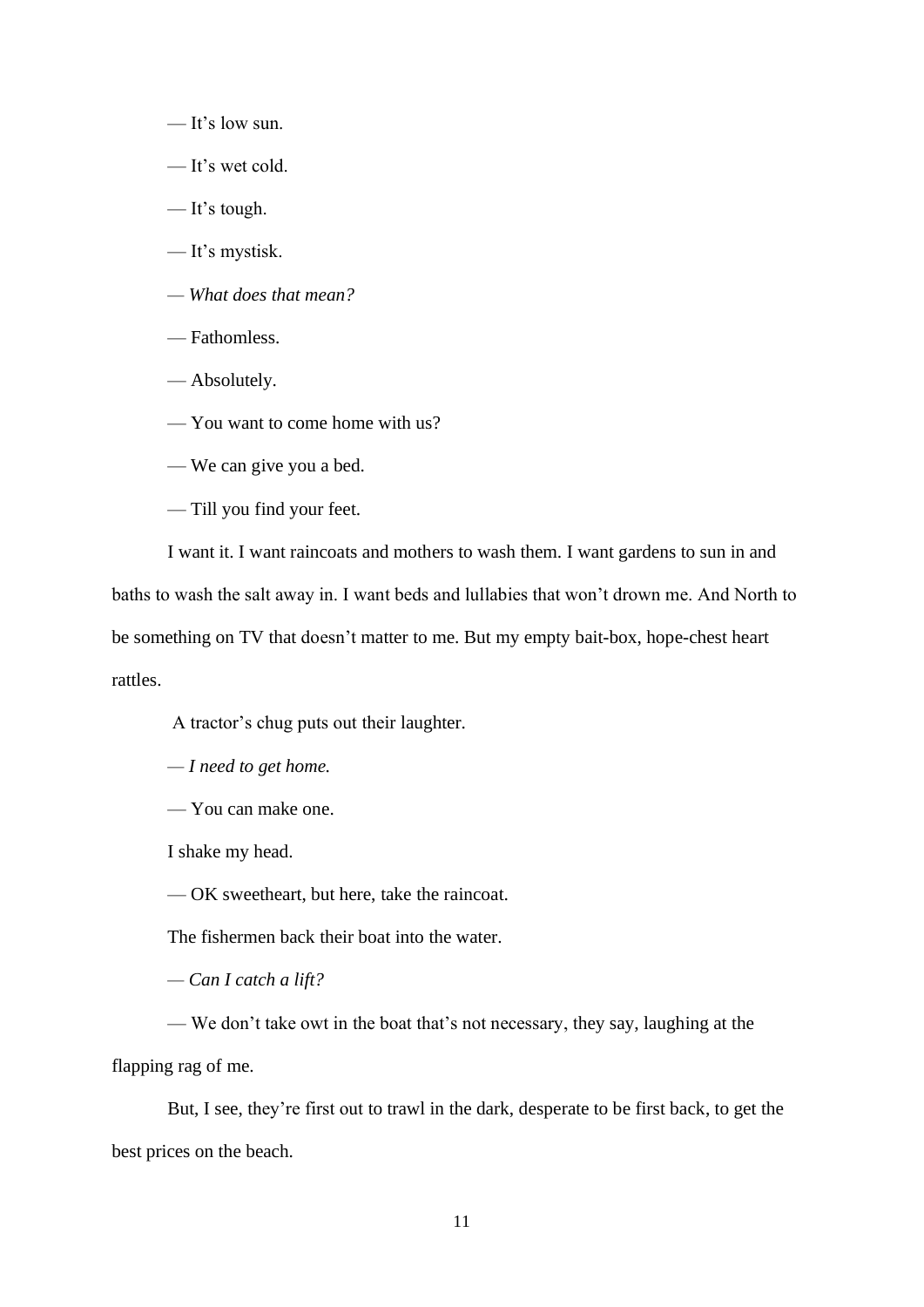*— You don't need some luck?*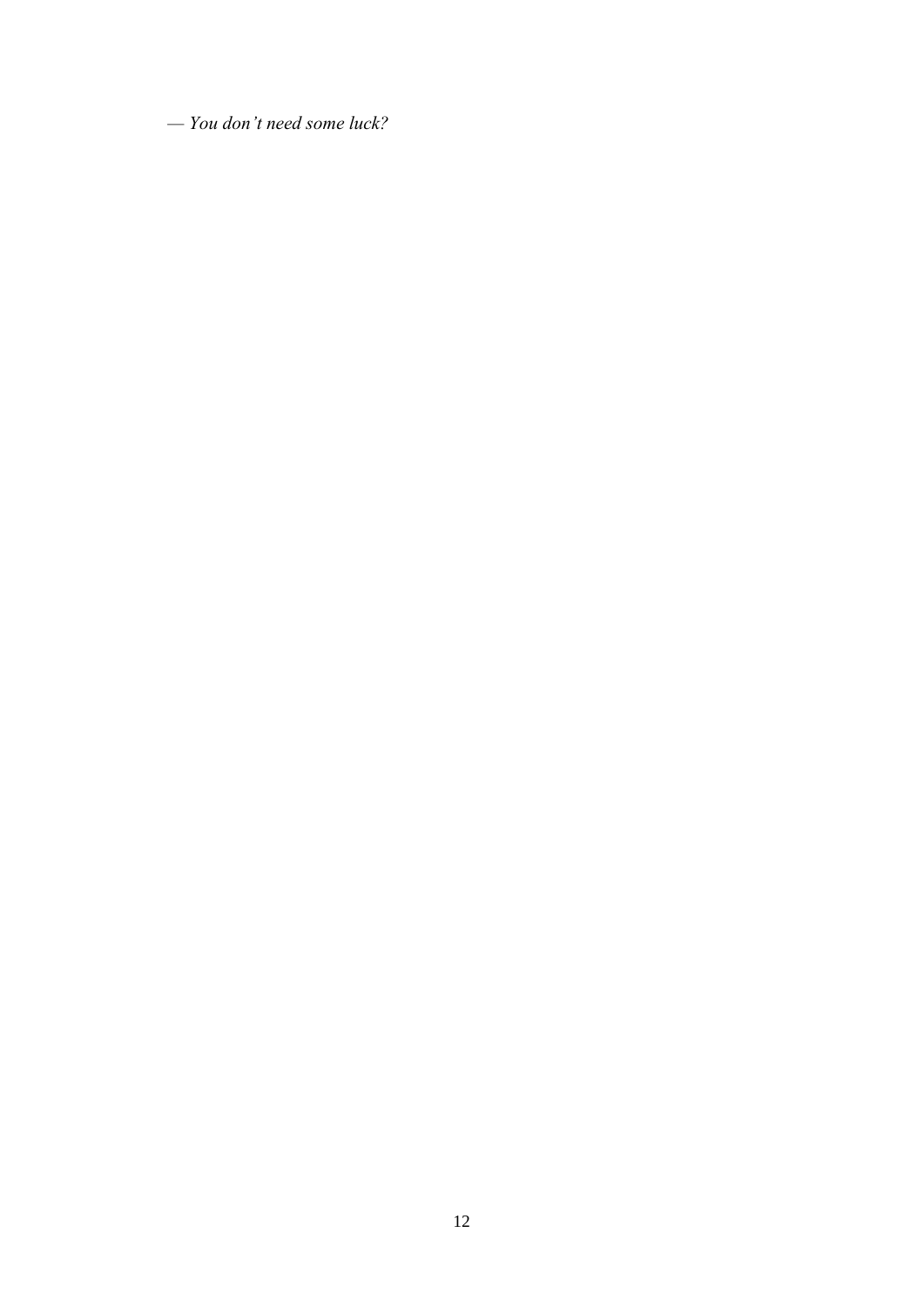## **Landmarked**

Look at them. They are beautiful, these fishermen. Two grown men and a brindle boy, his hand too lively yet to steer. The quiet unbroken attention they give to the sea. Above the drunk mirror of the water they always seemed ugly. I try to tell them what I need in the language of the sea but not one of us can speak it now.

— She's feverish; the heat's rising off her. They wrap me in an oilskin that smells of tar and fear, a smell I've licked off diving birds.

— She's been marked look, here.

— What is that, a map?

They've found the unowned part of me.

— It's infected.

The grief.

— Get some sea water on it.

I want to let them clean me because I want to keep them easy. But now I feel a dangerous cooling.

They feed the nets into the water; no one speaks against the rhythm of the work. They stop only for the sunrise. The younger man leans over the side of the boat to wet his hand, and thumbs the little lad's head.

— If you take life from the sea you offer your own in exchange. She can take you. Any time she wants. She'll call you to her and you will go like it's home, and not struggle.

I see his skinny body stretch twenty feet tall. I didn't know. I didn't know they made that bargain with me.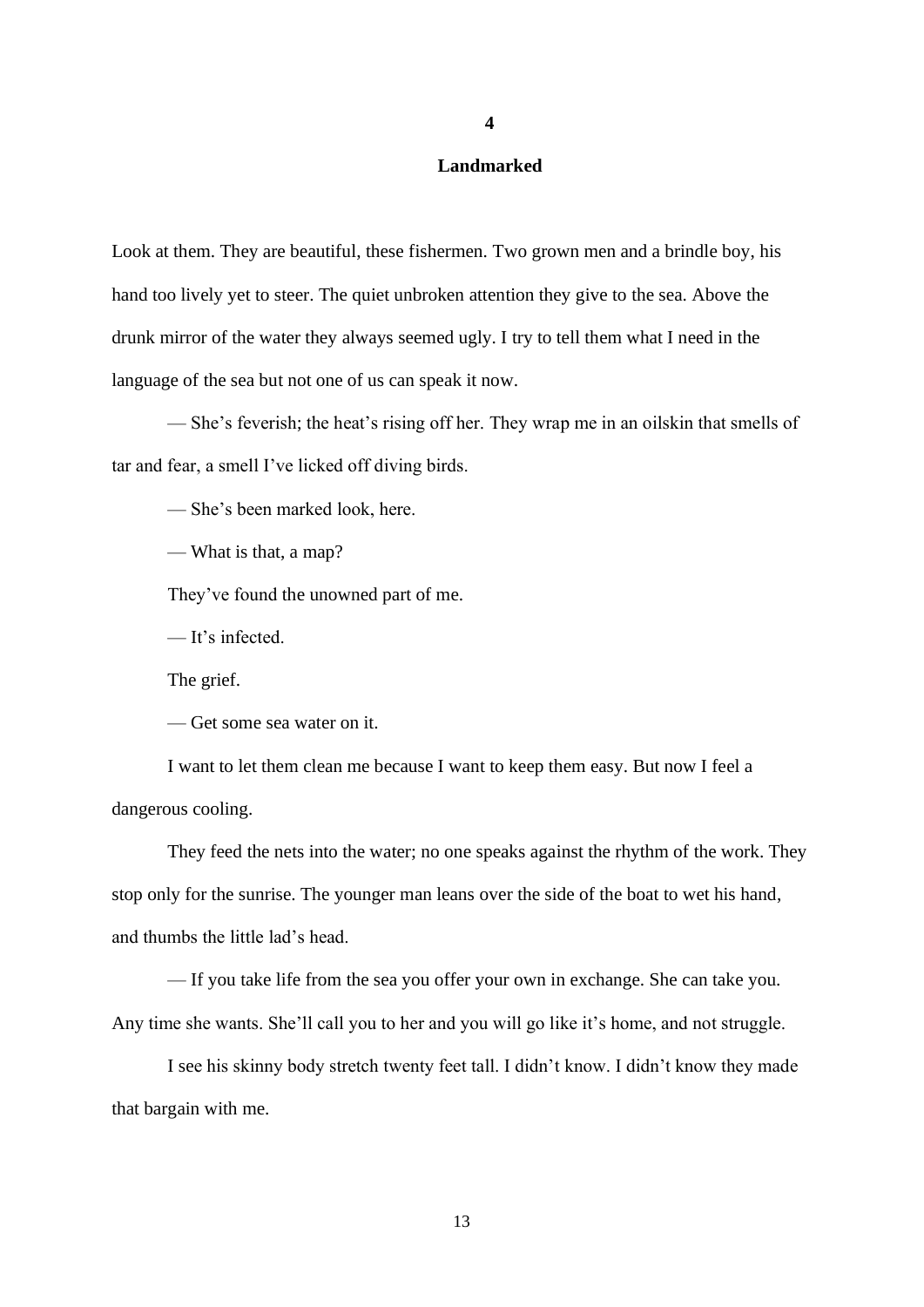— You're made now lad. Best get the gear back in though. It's going jet black to the North.

The cloud is cut with capes, points, bays. It's that cut and raging part of me coming from the North. I get up, help them haul the net; it's only half in when the rain comes in off the sea.

— Ready on the bilge pump, the older man shouts. — Our Little, you're on the tiller next to me, in case I go over.

I'm scared. They're not. Though they're lost in the motions of surviving, under that they are begging me to call them. The rain comes like a punch from the side. Then the wind. I hold their wriggling names between my teeth like a careful bitch.

Look at them. They are beautiful. These fishermen. But I've been under them. The grim shadow of the boat; the muscle of their rope. I've felt the ugly touch of air and clammy knife. I've chewed those careful hands until they threw me back and trailed the gutting lanes for my family. And I have been as cruel and worse. And they have seen me: flukes, fins and fearful venomous things. We've seen each other now from both sides of the water – and look, they still love me.

— St Peter's, The Look Out, Coatham Spire.

The old man is calling the landmarks for home until we can see them. The tractor is waiting at the low tide and landing is as easy as being weaned from the sea.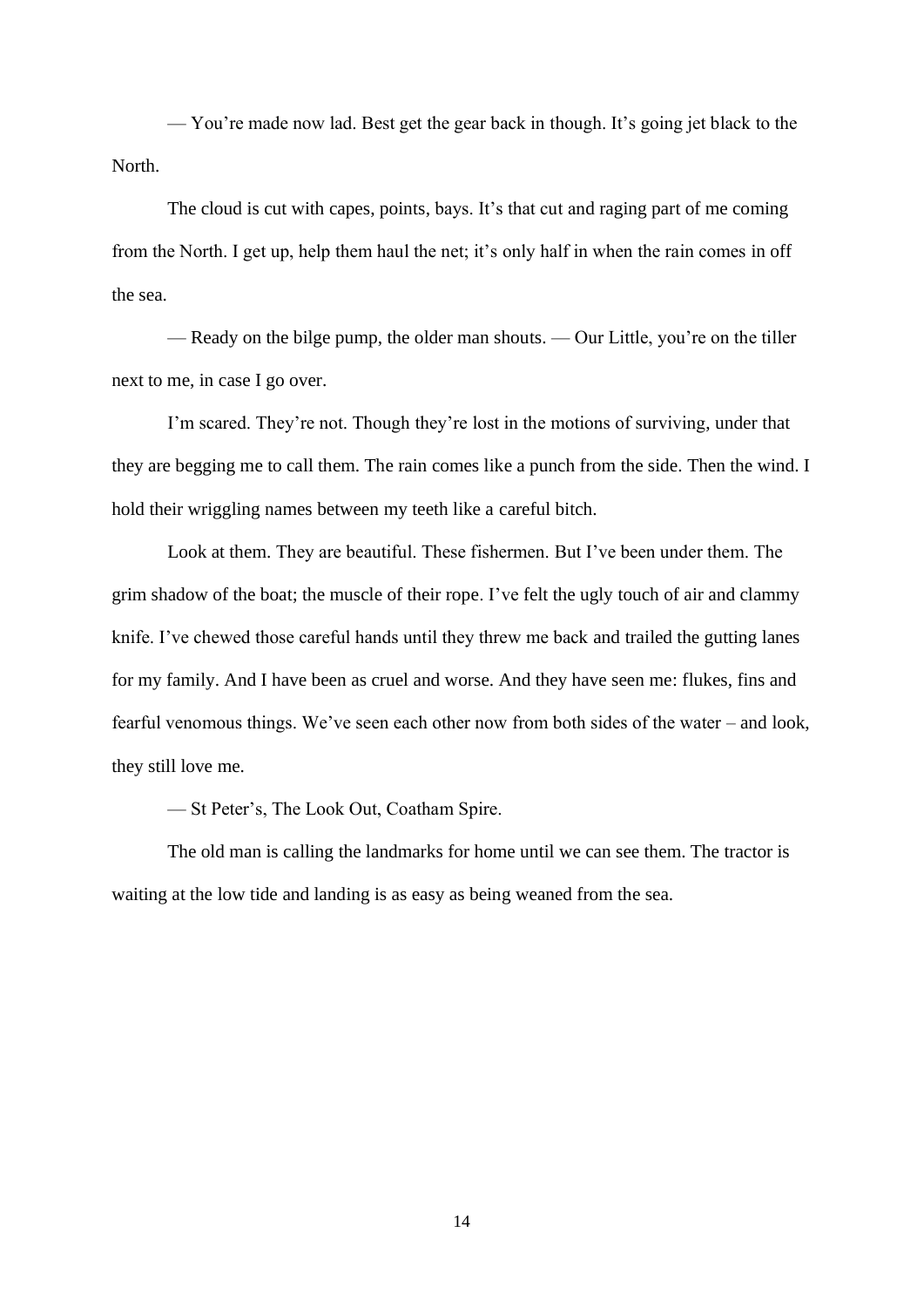## **The Way Finder**

The fishermen drop me at the jetty. It's slippery and uneven, and the swell washes it with mean slaps. I'm still not used to my feet or the rough way that air just lets you fall, and for the first time I realise I'm afraid of the sea. The last climb up the cliff is hard, dressed in my raincoat, too blue to be welcome.

I hear him first. He's singing into the caw and kee-aw of the birds, his note a sentinel rock under them, the sea a fussing chorus.

—Will your anchor hold?

I see an army shaking their speared beaks at the sky: gannets, guillemots, and the white-striped clackers of razorbills. Puffins pout wild rainbows. Fulmars, grey as faith and the day, hover above them all, bored by the wind.

He sits on an upturned crate waterproofing his boots with pig fat, his bare feet on bare rock.

*— Hey.*

The wind hooks the breath out of me.

— Have you come about my book? he asks, as though I'm an every-day thing.

A raven drops a slug of pig fat at his foot, and he dips his rag and starts polishing again.

— Mischief, he says to the bird which lets him rub its hard beak clean. — Is it right to call them beasts? He looks at me, waiting for an answer – but I don't know to which question.

*— No*, seems to fit either. *— I came to find North.*

Cloud shadow, dark enough to believe in demons, rushes over us.

— Oh, I hoped you'd come to help me find my book.